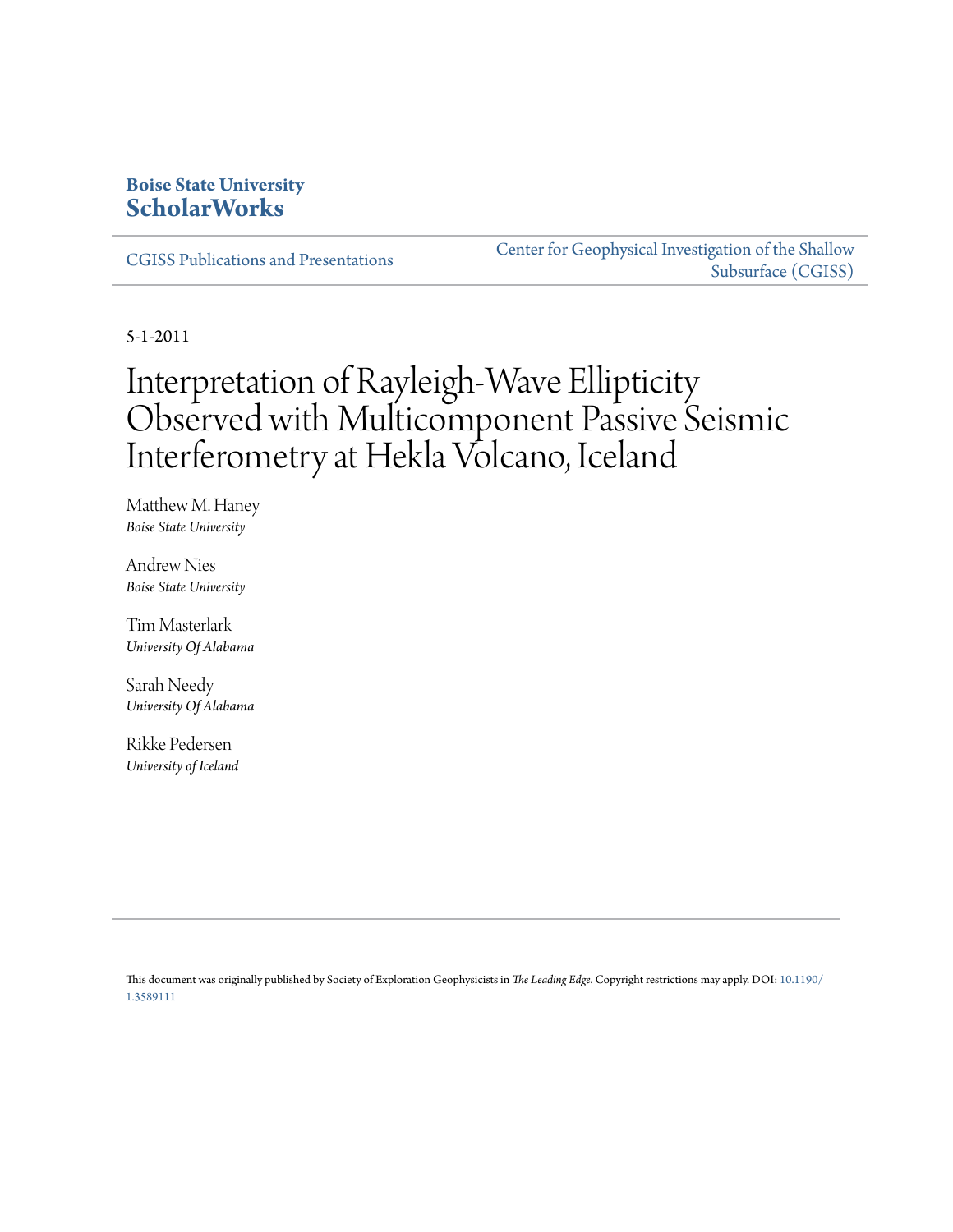## Interpretation of Rayleigh-wave ellipticity observed with multicomponent passive seismic interferometry at Hekla Volcano, Iceland

**MATTHEW M. HANEY and ANDREW NIES, Boise State University** TIM MASTERLARK and SARAH NEEDY, University of Alabama RIKKE PEDERSEN, University of Iceland

The 2010 eruption of Eyjafjallajökull has drawn increased attention to Iceland's Eastern Volcanic Zone (EVZ) due to the threat it poses to the heavily used air-traffic corridors of the northern Atlantic Ocean. Within the EVZ, Hekla is historically one of the most active volcanoes and has exhibited a decadal eruption pattern for the past 40 years. Hekla most recently erupted in 2000 and is thus ripe for another decadal eruption. Because Hekla is generally aseismic, except for a brief time period (hours) leading up to an eruption, monitoring has previously depended on precursory deformation signals (Linde et al., 1993). As a result, seismic tomography of the internal structure of the volcano using phase arrivals of local earthquakes is not possible. Motivated by Hekla's practically aseismic behavior in inter-eruptive periods, we installed a temporary network of four broadband seismometers around the volcanic edifice in late August 2010 with the intention of investigating the applicability of passive seismic interferometry (PSI) for imaging and monitoring the volcano.

In frequency bands below 1 Hz, PSI benefits greatly from the pervasive and continuous noise sources arising from the coupling of the oceans to the solid Earth (Lin et al., 2008; Masterlark et al., 2010). These noise sources are referred to

as the oceanic microseism, a term not to be confused with microseismicity or small earthquakes. PSI is best known as a part of the technique called ambient noise tomography (ANT). Ambient noise tomography encompasses three separate steps: PSI, surface-wave tomography, and depth imaging. PSI pertains to the cross-correlation process between pairs of receivers. Applying the multiple filter technique (Lin et al., 2008) to these cross-correlations yields a set of pathaveraged dispersion curves between each receiver pair within a network. These path-averaged dispersion curves can alternatively be viewed as a set of group traveltime tables for each frequency. The second step, surface-wave tomography, takes the traveltime tables for each frequency and returns lateral maps of group velocity at each frequency. Finally, the depthimaging step inverts local dispersion curves at each lateral point for a local depth structure, resulting in a 3D image of shear-wave velocity.

The earliest implementations of ANT used cross-correlations between only vertical components. Recently, Lin et al. discussed how to extend the cross-correlations to threecomponent seismometers for the purpose of obtaining Rayleigh- and Love-wave dispersion. Here, we implement this technique of multicomponent PSI on a network of four



property of the HZ ratio holds only *Figure 1. A topographic map centered on Hekla Volcano, Iceland, showing the locations of the temporary seismometers. The summit of the volcano lies just south of station LILB.* 

broadband seismometers at Hekla Volcano in Iceland. We demonstrate the ability of multicomponent PSI for obtaining both vertical and radial Rayleigh-wave seismograms between stations. Because relative amplitudes on a threecomponent seismometer are preserved in multicomponent PSI, we are able to quantitatively analyze the ellipticity of the Rayleigh-wave particle-motion, also called the HZ ratio. The HZ ratio is known to possess information on shallow shear-wave velocity structure beneath a receiver (Tanimoto and Tsuboi, 2009) that is independent from information derived from group velocity dispersion. The HZ ratio can be theoretically shown to be a pure site effect, meaning that it does not vary within common receiver gathers. We find that this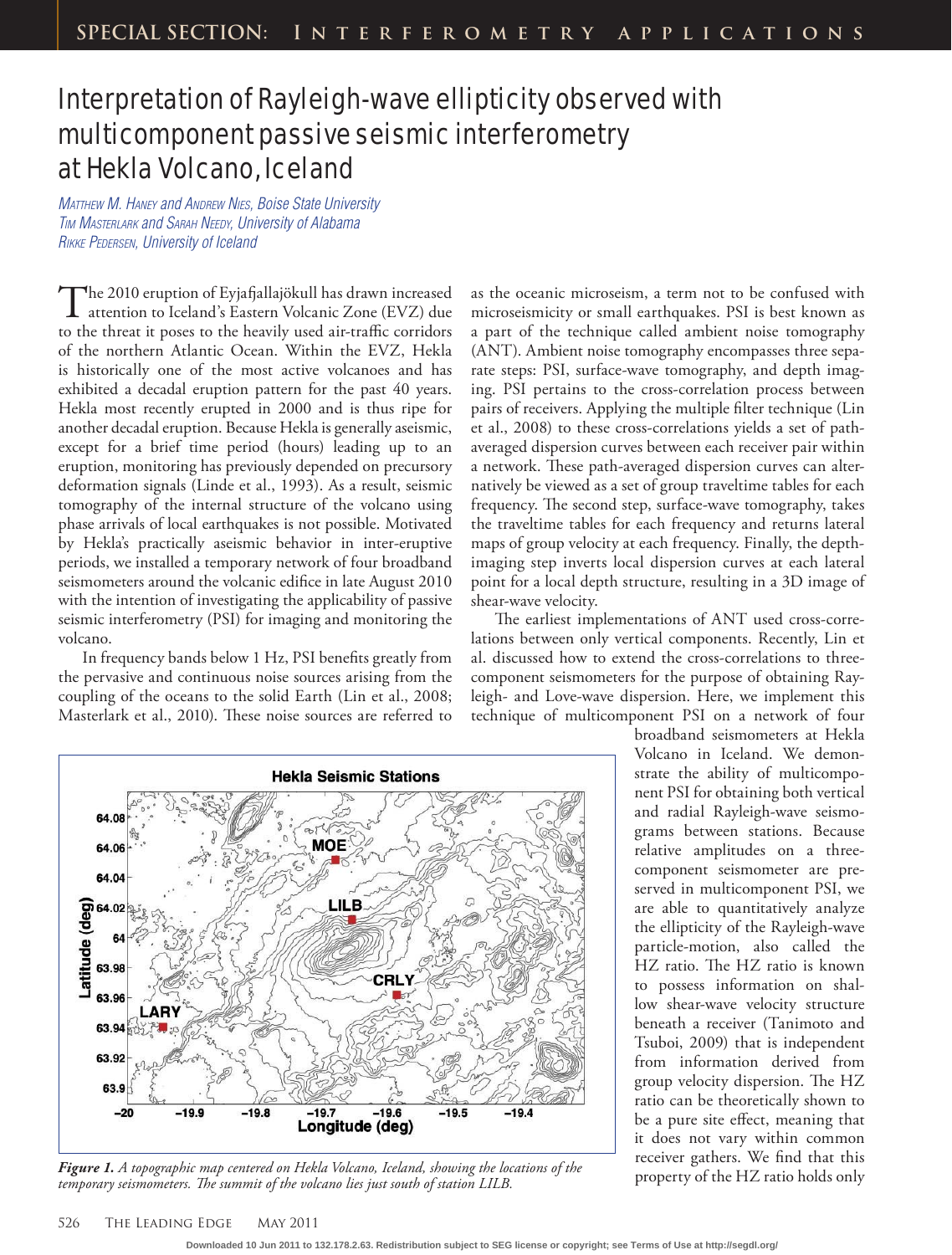

Figure 2. Hekla Volcano viewed from the southeast, near the site CRLY. The vantage point is normal to the main fissure of the volcano. The lava flow in the foreground is from the 1991 eruption.

within a narrow frequency band at Hekla. However, the additional information provided by the HZ ratio in this narrow band further constrains the shallow shear velocity structure at Hekla. These results show that HZ ratio, in addition to velocity dispersion, can become a primary observable for imaging and monitoring the subsurface in future applications of PSI.

### **Field deployment**

The temporary network at Hekla consists of two Guralp 3-ESPDs (stations LARY and MOE) and two Guralp 40-Ts (stations CRLY and LILB). The station locations are shown in Figure 1. Stations MOE, LILB, and CRLY are powered to acquire data from August 2010 until July 2011 and each sits on a small, level pad of concrete that is coupled to the bedrock. Power is provided by two strings of five air-cell type batteries connected in parallel and stored on site in a 48-gallon plastic container. Station LARY is in a small shed with access to electricity and therefore does not use battery power. Within the network, station LILB lies less than 3 km from the main eruptive fissure on the northeastern slope of the volcano. The three other instruments are 5–15 km from the summit of Hekla to provide good azimuthal coverage. The photograph in Figure 2 shows the view of Hekla from station CRLY, where the volcanic edifice appears as a broad shield. Hekla is elongated along a SW-NE trending fissure and the volcano looks more like a stratovolcano when viewed from the southwest. Also shown in Figure 2 is the toe of the lava flow emplaced during the 1991 eruption, at a distance of approximately 5 km from the eruptive fissure.

### **Data processing**

A typical amplitude spectrum of ambient seismic noise recorded at station LARY is given in Figure 3. The oceanic microseism dominates the signal between 0.15 and 0.5 Hz.



*Figure 3. Amplitude spectrum at station LARY for typical noise during an hour without earthquakes or other large signals. The ocean noise registers between frequencies of approximately 0.15–0.5 Hz, with peaks at 0.15 Hz and 0.3 Hz. Notice also the small peak at a frequency below 0.1 Hz.*

Thus, we can expect PSI to work well within this frequency band. We apply PSI to the first 52 days of continuous recordings, which began on 28 August 2010, from the local network of four three-component seismometers. The fact that the seismometers are all three-component instruments means a multicomponent version of PSI can be implemented. Lin et al. recently discussed the details of multicomponent PSI. The main difference with conventional single-component PSI is that the temporal-normalization and spectral-whitening filters must be applied identically across all three components (NS, EW, and UD) in order to preserve the relative amplitudes. This means that the popular sign-bit type of temporal normalization must be avoided and instead replaced by a type of multichannel automatic gain control (Masterlark et al., 2010). By applying multicomponent PSI to the Hekla seismic data, we are able to analyze cross-correlations between pairs of vertical components (ZZ), radial components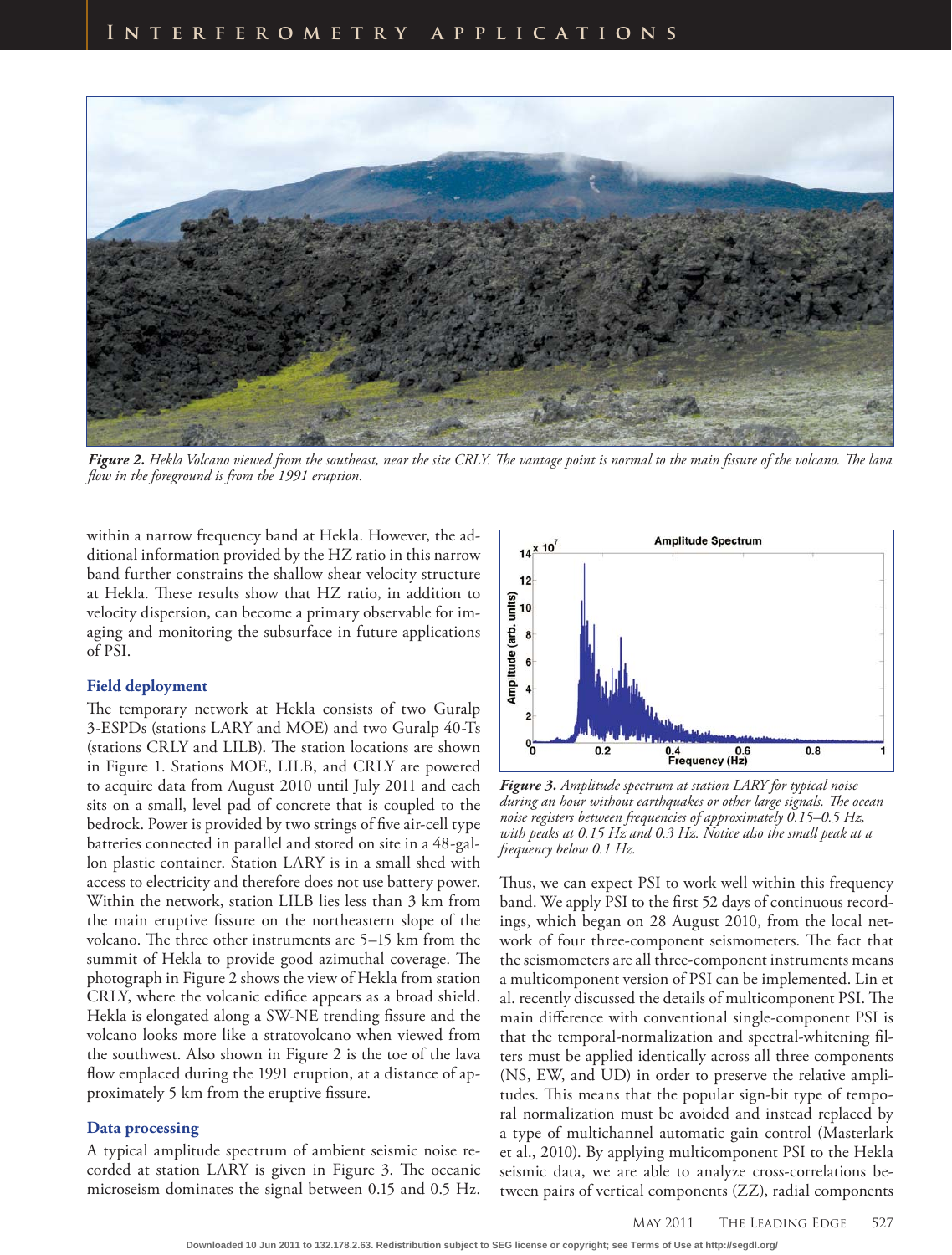

*Figure 4. Continuous, hourlong correlations between vertical components for stations LILB and LARY over 52 days. The waveform at positive time lags is observed to have variable amplitude over the 52 days but a more or less stable arrival time.*

(RR), transverse components (TT), and mixtures of vertical and radial components (ZR). Rayleigh waves propagating between stations are captured on the ZZ, RR, and ZR correlations; Love waves appear on the TT correlations. Therefore, with multicomponent PSI, one can analyze two independent modes of wave propagation, as has been shown by Lin et al. Masterlark et al. previously used multicomponent PSI at Okmok Volcano to image the subsurface magma chamber with Rayleigh waves using ZZ, ZR, and RR correlations.

With four stations deployed at Hekla, there are four transverse and eight vertical/radial channels possible. This yields 6  $(= 4 \times 3/2)$  and 24  $(= 8 \times 7/2 - 4)$  different cross-correlations for Love and Rayleigh waves, respectively. Note that the four cross-correlations between the vertical and radial component from the same seismometer are not used to analyze Rayleigh waves. In principle, the group traveltimes of Rayleigh waves picked from ZZ, RR, and ZR correlations between a station pair should be the same. This is because the group traveltime concerns the envelope of the wave train, which is insensitive to any 90° phase shifts between the Z and R components. With noisy data, the ZZ, RR, and ZR correlations provide independent estimates of the group traveltime.

Hour-long cross-correlations for the channel pair LILBz and LARYz over the first 52 days of the deployment are plotted in Figure 4. The cross-correlation is asymmetric and contains a Rayleigh wave at positive time lags, indicating the direction to the ocean noise source. Although the amplitude of the waveform varies, its arrival time is generally repeatable over the 52 days. A robust estimate of the cross-correlation for LILBz–LARYz can be obtained by averaging the hourlong cross-correlations over the entire 52 days.

### **HZ ratio**

We focus our analysis on the following six cross-correlations: MOEz–LARYz, MOEz–LARYr, LILBz–LARYz, LILBz–

LARYr, and CRLYz-LARYz, CRLYz-LARYr. These pairs include all possible combinations of vertical components in the network with the vertical and radial components from station LARY. We estimate the HZ ratio at LARY by comparing the amplitudes of cross-correlations that share a vertical component in the network and include both LARYz and LARYr. For instance, LILBz–LARYz and LILBz–LARYr together give one estimate of the HZ ratio. In addition, we can obtain two more estimates of the HZ ratio at LARY from the other cross-correlations. These three independent estimates of HZ ratio motivate a test to see if this quantity is truly a site effect, with negligible variability within the common receiver gather.

In Figure 5, we overlay the cross-correlations for LILBz– LARYz and LILBz-LARYr. The 90° phase shift between the two traces is clearly evident, guaranteeing that this is a Rayleigh-wave arrival. Also seen in Figure 5 is the presence of strong dispersion for the Rayleigh wave—the beginning of the wave train is dominated by low frequencies that merge into higher frequencies at the end. These two crosscorrelations can be analyzed using the multiple-filter technique (Lin et al.) in order to study their group-velocity spectra. These spectra are depicted in Figure 6 together with the group velocity dispersion curve picked along the maximum of the spectrum. Note that the dispersion curves computed from the two spectra are within 2–3% of each other. Also notice that the LILBz–LARYz correlation is higher in amplitude than LILBz–LARYr correlation over the frequency band  $0.15-0.5$  Hz. This indicates that the HZ ratio is less than 1 at station LARY.

To measure the HZ ratio, we in essence sum along columns of both group velocity spectra in Figure 6 and take the ratio between LILBz–LARYr and LILBz–LARYz at each frequency. Because the vertical axis in the group velocity spectra is a distorted traveltime axis, the summation is actually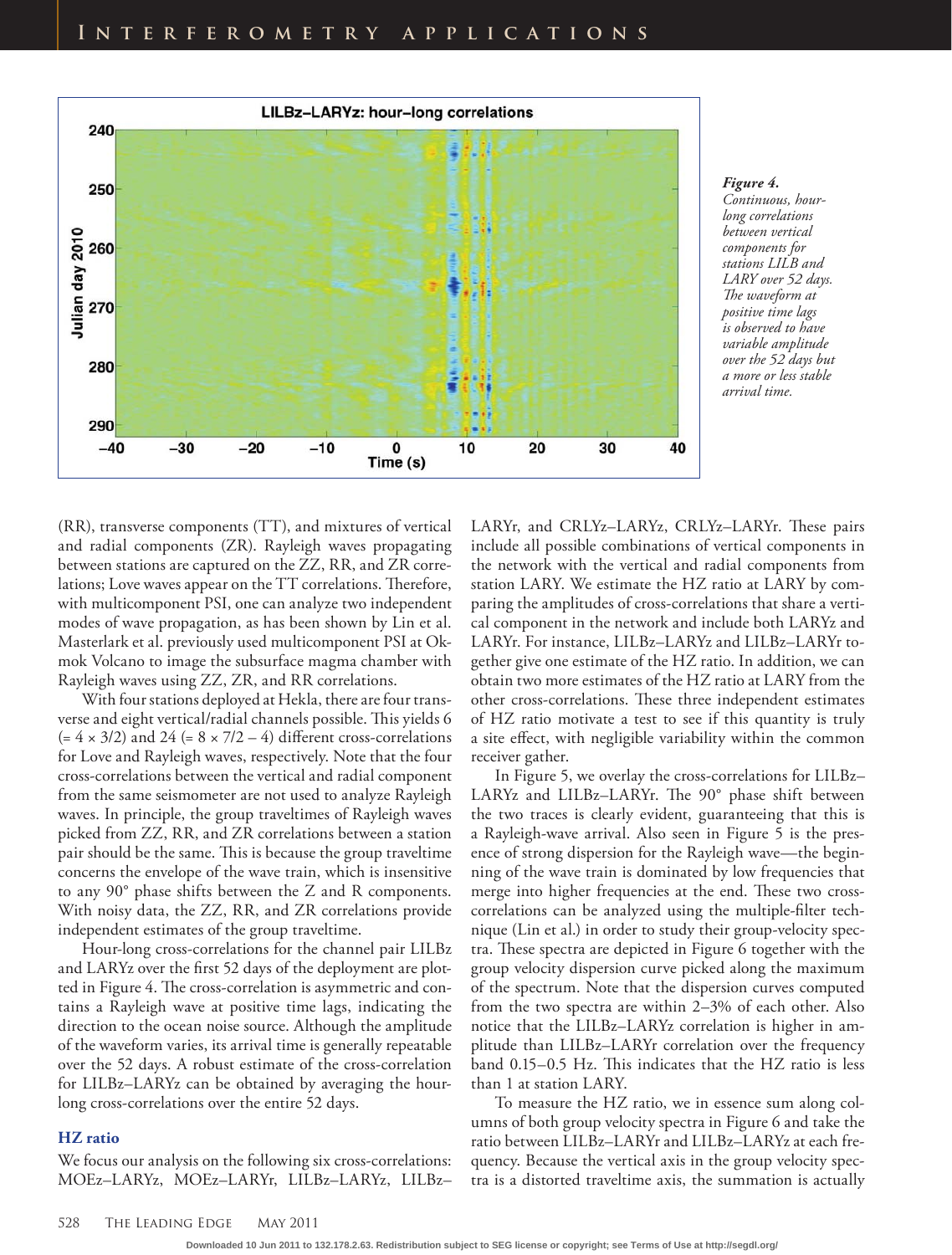*Figure 5. Vertical (solid blue) and radial (dashed red) cross-correlation traces measured at LARY from the vertical component at*  LILB. The distinctive 90° *phase shift characteristic of Rayleigh waves is evident, as well as signifi cant velocity dispersion.*

*Figure 6. Group velocity spectra for the pairs LILBz–LARYz and*  LILBz-LARYr. The peak *of the spectra, the group velocity dispersion curve, is also plotted as a black line.*

**Figure 7.** The average *HZ ratio (solid blue) at station LARY plotted along with error bars equal to 1 standard deviation (dashed red). The HZ ratio is seen to be highly consistent at LARY*  for the different station *pairs at 0.28 Hz. Outside of the band 0.25–0.35 Hz, the HZ ratio varies signifi cantly*





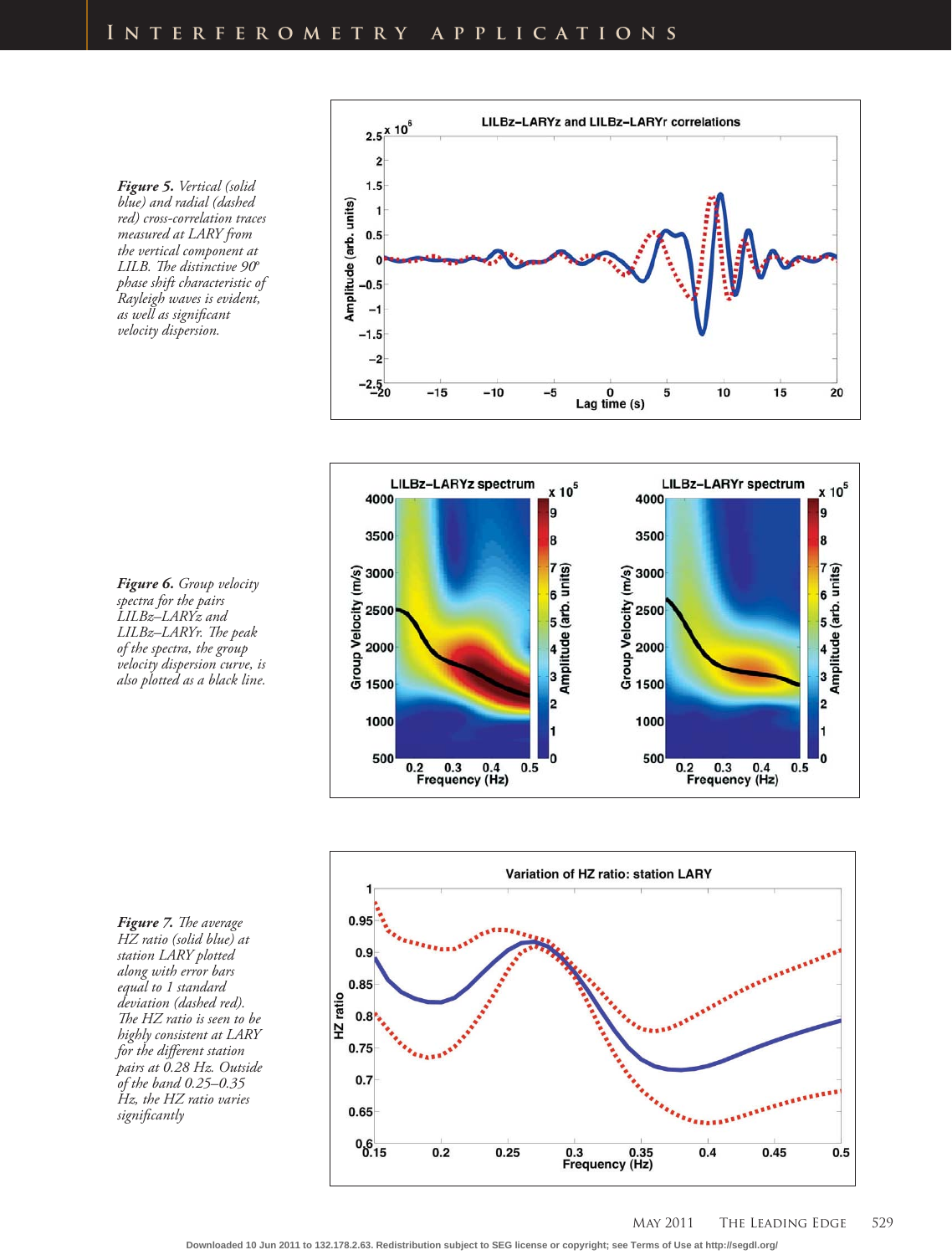done in the traveltime domain with only minor differences. This technique is robust, provided that the summation includes only the direct wave propagating between the receivers. This assumption is satisfied within the band  $0.15-0.5$ Hz. After computing the HZ ratio at station LARY from the other two stations in the network, we obtain three independent estimates of the HZ ratio. From these independent estimates, we plot (Figure 7) their mean over the frequency band 0.15–0.5 Hz along with error bars of one standard deviation. It is evident from Figure 7 that the HZ ratio at LARY varies significantly between the three independent estimates except within a narrow band of frequencies from 0.25 to 0.35 Hz. This demonstrates that the HZ ratio is not necessarily a pure site effect, as predicted theoretically (Tanimoto and Tsuboi). We speculate that, for frequencies higher than 0.35 Hz, topographic and perhaps scattering effects distort the HZ ratio. Similarly, at frequencies below 0.25 Hz, the farfield assumption used to show that the HZ ratio is a pure site effect (Aki and Richards, 1980) may become less reliable. Therefore, the frequency band 0.25-0.35 Hz provides a narrow window over which reliable HZ ratio information can be obtained at Hekla.

### **Interpretation**

With the estimated mean and standard deviations of the HZ ratio at LARY, we can find a shear-wave velocity model beneath LARY that explains the observations within the uncertainties of the measurements. Note that the ability to obtain multiple independent estimates of the HZ ratio at LARY allows the variability of the estimates to be captured within an inverse analysis. To do so requires that we set up an inversion for the HZ ratio of Rayleigh waves. HZ ratio inversion is not trivial and has been formulated only recently by Tanimoto and Tsuboi. It is similar in some ways to dispersion curve inversion; however, the HZ ratio is known to have an even shallower depth of sensitivity. For the frequency band  $0.15-0.5$  Hz, we find that there is acceptable resolution to depths of 3–4 km at Hekla. The inversion of HZ ratio, denoted *R*, is based on a perturbational theory (Tanimoto and Tsuboi) that relates perturbations in *R* to perturbations in a shear-wave velocity profile  $\beta$  through a sensitivity matrix  $K$ :

$$
\Delta R/R = \mathbf{K} \; \Delta \beta / \beta \tag{1}
$$

We perform this inversion using a simple damped leastsquares scheme, taking the shallow crustal model at Hekla from Soosalu and Einarsson (1997) as the initial guess. Because we have error bars on the HZ ratio, the data over the frequency band from 0.25–0.35 Hz is weighted more strongly for the data misfit in the inversion.

As shown in Figure 8, the HZ ratios measured at station LARY indicate that the shallow crustal model of Hekla from Sooslau and Einarsson contains shear-wave velocity that is too high by 15% in the upper 1 km of the subsurface. For depths greater than 1 km, the inverted shear-wave velocity is somewhat higher than suggested by the initial model. The lower velocities in the upper 1 km may be the result of station LARY being southwest of the Hekla edifice, within a sediment-filled valley. The ability to gain structural information with HZ ratios derived from ambient noise means that future ANT experiments can use such measurements in addition to the more popular velocity dispersion properties to produce 3D images. An advantage of HZ ratio measurements lies in the ability to obtain uncertainty estimates. For example, the



*Figure 8. Quantitative interpretation of the HZ ratio, based on an inversion similar to dispersion curve*  inversion but for HZ ratio. (left) The mean HZ ratio (solid blue) and one standard deviation error bar *(dashed red), the synthetic data from the initial model (dashed black), and the synthetic data from the final model (solid black). (right) The initial model (dashed black) taken from Soosalu and Einarsson (1997) and the fi nal model (solid black).*